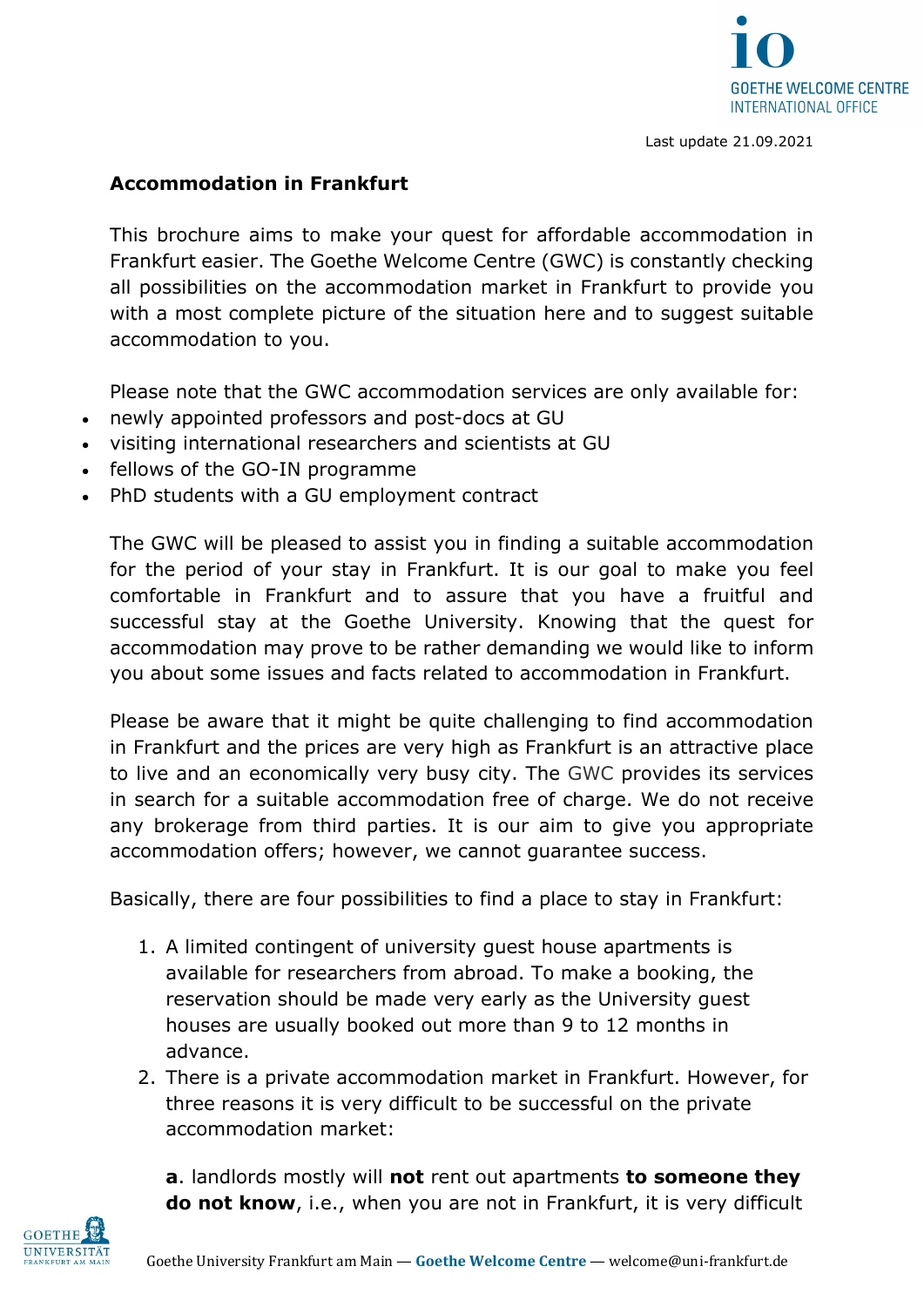

to be chosen, especially as there are generally more than 50 people applying for interesting accommodation offers.

**b.** Landlords do **not** tend to rent apartments for **only a couple of months**: they are looking for someone who intends to rent an apartment on a permanent basis.

**c.** Most apartments offered on the private accommodation market are **not furnished.** 

- 3. There is a large variety of hotels and inns available in Frankfurt. The prices vary between 80 and 300€ per night. Some of them you can book on a long-term basis for cheaper rates. For hostels, prices may be considerably cheaper, starting at about 30€ for a private room, and 11 $\epsilon$  for a bed in a dorm.
- 4. The GWC regularly receives exclusive offers for accommodation. The GWC enters these offers into the GWC accommodation data base. If you want to make use of this roomBase you may enter your accommodation request under the following link: [https://www.gwc](https://www.gwc-accommodation.uni-frankfurt.de/formular.php)[accommodation.uni-frankfurt.de/formular.php](https://www.gwc-accommodation.uni-frankfurt.de/formular.php)
- 5. Please be aware that it may be even more difficult to find an accommodation in Frankfurt when looking for more than a single apartment and rental costs in Frankfurt are rather high. In Germany, it is quite common that an average of 40% to 50% of the net salary is spent on accommodation. For a furnished flat, you generally should calculate around 550€ - 750€ for a single flat, 750€ - 950€ for a tworoom flat and 1000€ - 1.900€ for a three-room flat.

We would like to emphasize that the Goethe Welcome Centre cannot sign any contracts and that you are contractually fully responsible for any lease and any reservation we make on your behalf. Please be aware that it is generally not possible to cancel a reservation or only under very specific conditions. Therefore, you are fully responsible for expenses related to reservations even if you finally decide not to come to Frankfurt or to arrive later.

In many cases, especially when you intend to stay for more than six months, we recommend looking for a temporary accommodation for the first two or three months of your stay and we will assist you in finding a permanent accommodation once you are here.

# **Finally, please note that unfortunately the GWC only has limited capacities and resources in supporting to find an accommodation.**

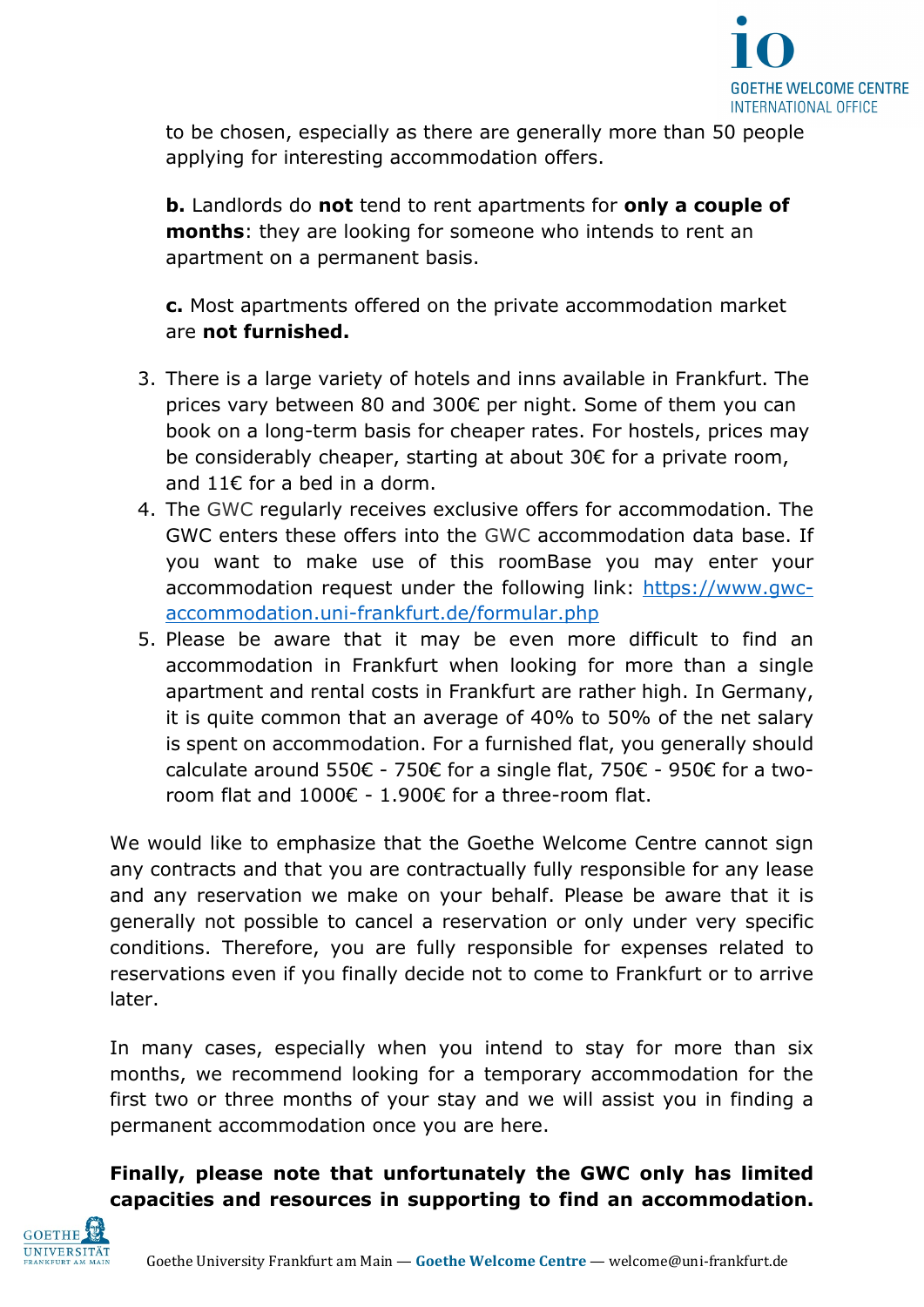

**Given the difficult situation regarding accommodation in Frankfurt we might not be able to comply with all requests that you might have. However, we will do our best to find an adequate and comfortable place for you during your stay in Frankfurt.**

### **1. Private apartment offers through the GWC roomBase**

Here, you will find recent private and mainly furnished apartment offerings. The GWC receives offers from private individuals, which we will gladly share upon inquiry. Nevertheless, we cannot guarantee availability of these apartments, especially when trade shows are taking place in Frankfurt. At these times, also hotels have different terms and conditions. Please **note that the minimum rental period for most of these apartments will be not less than three months.**

To receive an offer from GWC's data base please enter your research request into the following online form: [https://www.gwc](https://www.gwc-accommodation.uni-frankfurt.de/formular.php)[accommodation.uni-frankfurt.de/formular.php](https://www.gwc-accommodation.uni-frankfurt.de/formular.php) For any inquiries Ms. Zinn [\(zinn@em.uni-frankfurt.de\)](mailto:zinn@em.uni-frankfurt.de) will be glad to assist you.

### **2. The rental market**

Entering the private rental market is another possibility for the apartment search. Rental advertisements can be found and placed on a number of online platforms (see websites listed below). Furthermore, you can enlist the help of a real estate agency to find accommodation. You should note, however, that in Germany it is usually the tenant/purchaser who pays the agent's commission.

Below you can find some real estate agencies that specialize in rooms/apartments for rent:

City-Residence GmbH Hansaallee 2, D-60322 Frankfurt/M Phone: +49-(0)69-299 05 - 0 Website: [www.city-residence.de](http://www.city-residence.de/) Office Hours: Mon - Fr 9 a.m. - 5 p.m.

HomeCompany Mitwohnzentrale GbR Bergerstraße 27, D-60316 Frankfurt am Main

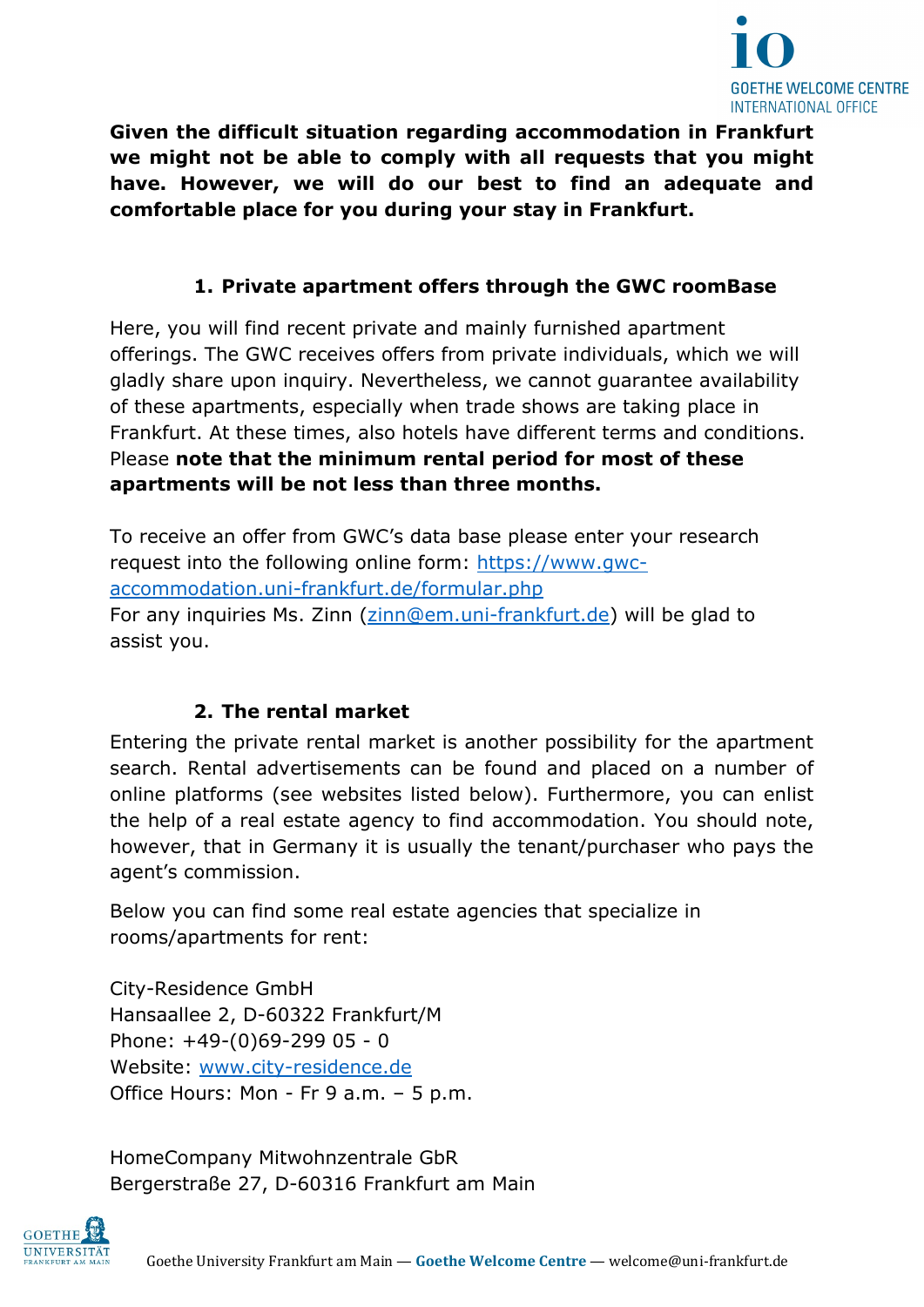

Phone: +49-(0)69-19445 Website: [http://frankfurt.homecompany.de](http://frankfurt.homecompany.de/) Email: [frankfurt@homecompany.de](mailto:frankfurt@homecompany.de) Office Hours: Mon - Fr 9 a.m.  $-1$  p.m. and 2 p.m.  $-6$  p.m.

## **Below some more online links for the private real estate market in Germany:**

- [www.wohnungsboerse.net/](http://www.wohnungsboerse.net/) (private rentals without commission)
- [www.wohnung-jetzt.de](http://www.wohnung-jetzt.de/)
- [www.immowelt.de](http://www.immowelt.de/) (real estate research in Germany)
- [www.immozentral.com](http://www.immozentral.com/)
- [www.immobilienscout24.de](http://www.immobilienscout24.de/)
- [www.immonet.de](http://www.immonet.de/)
- [www.nestoria.de](http://www.nestoria.de/)
- [www.wg-gesucht.de/en/](http://www.wg-gesucht.de/en/) (flatshares)
- <https://housinganywhere.com/>
- [www.the-flag-frankfurt.de](http://www.the-flag-frankfurt.de/) (privat upscale rentals in Frankfurt)

### Apartment swaps:

- [http://SabbaticalHomes.com](http://sabbaticalhomes.com/) (apartment swaps among academics)
- [www.homeexchange.com](http://www.homeexchange.com/)
- [http://homeforswap.com](http://homeforswap.com/)

Holiday homes:

- [www.wimdu.de](http://www.wimdu.de/)
- [www.fewo-direkt.de](http://www.fewo-direkt.de/) (available in German & French)

There is a useful **Telegram group** for flat shares and apartments in the Frankfurt & Offenbach area, also including short-term sublets. You can join by using this link (t.me/joinchat/RkTIs9FfOiB0mHCV) and contact offers or post your own request.

(Please be aware that many offers are in German. However, users are usually open for English-speaking requests.)

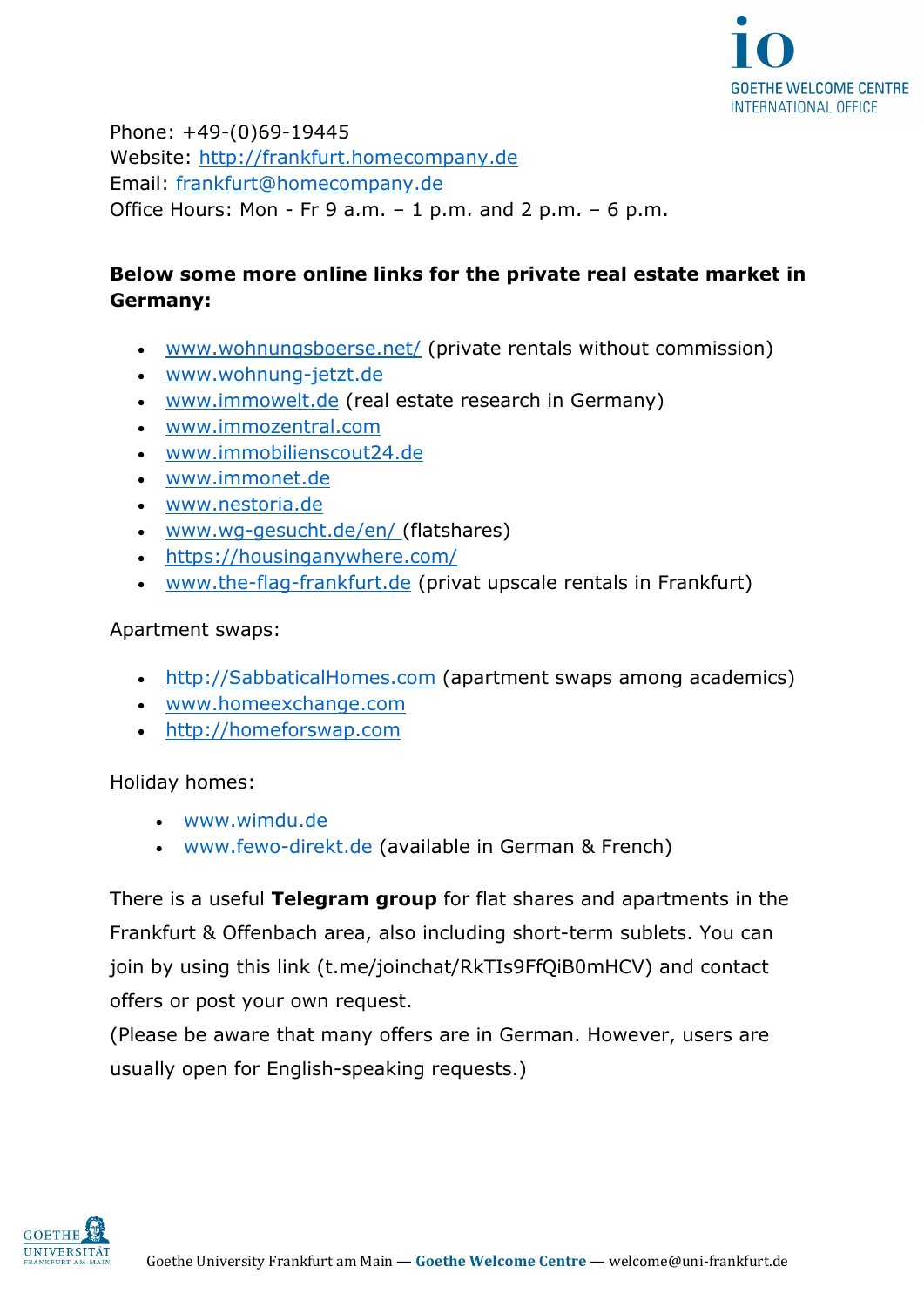

# **3. Information on rental contracts**

Before moving into an apartment, you usually set up a rental lease with your future landlord. By signing it you enter into a legally binding agreement and should therefore read it carefully before signing, including the fine print. Purely verbal rental agreements are rather uncommon in Germany.

The lease should include the following information: basic monthly rental charge not including monthly additional costs such as garbage removal, water, taxes and, in some cases, heating and hot water (*Kaltmiete*), monthly additional costs (*Nebenkosten*), starting date and duration of the rental period (in the case of fixed-term leases), term of notice for openended contracts (usually 3 months), the tenant's rights of use (basement, common areas, garden etc.), possible obligatory renovations before moving out (professional carpet cleaning, painting etc). Any existing deficiencies in the flat should also be noted so that you will not be held responsible when moving out. According to German legislation, it is permissible to keep small pets (guinea pigs, caged birds, rabbits, and hamsters), cats or dogs, you should discuss it with your landlord in advance.

Some landlords will agree to terminate the tenancy before the term of notice runs out if you are able to provide a new tenant in time. If anything in your lease strikes you as strange or unusual, do not hesitate to consult the Goethe Welcome Centre.

# **Security Deposit**

It is common in Germany for a landlord to ask for 1 or 2 months' rent as a security deposit. The money is put in a savings account for you and is paid back in full when you move out unless you have caused any damage in the apartment or have not fully paid your rent. The maximum permissible deposit is three months' rent.

Before moving in you usually fix an appointment with your landlord to receive the keys.

# **4. Guest Houses of Goethe University**

The GWC administers a total number of 41 furnished rooms/apartments to accommodate guest scholars coming from abroad. Since capacities of these guest houses are limited, it would be in your own interest to contact the guest accommodation officer at GWC once your arrival date is fix: Mrs. de Porras, **[porras@em.uni-frankfurt.de](mailto:porras@em.uni-frankfurt.de)**).

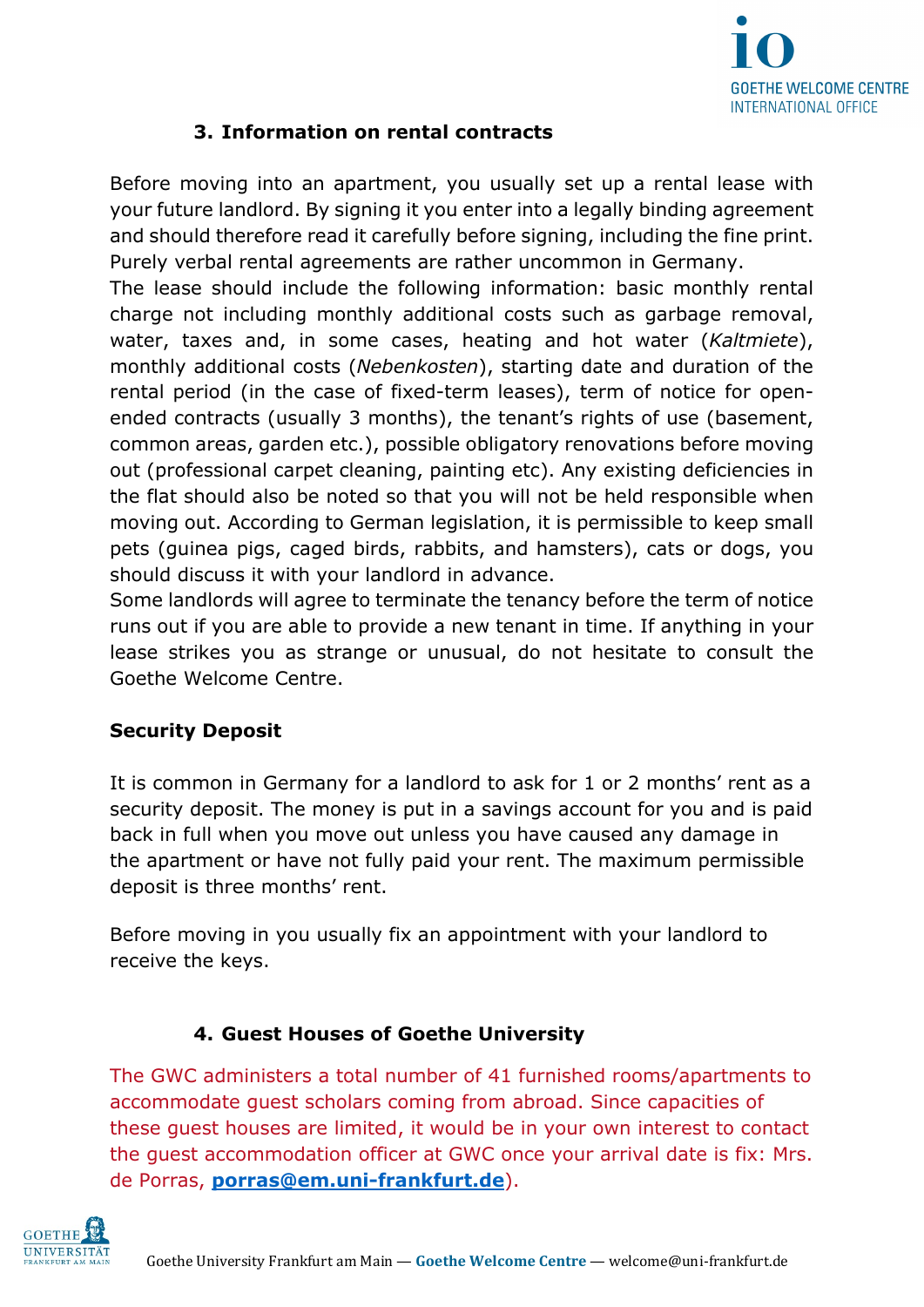

#### **Guest House Beethovenstr. 36**

This guest house is property of Goethe University and has over 19 furnished rooms and apartments available. The minimum renting period is one month, the maximum one year.

[www.uni-](http://www.uni-frankfurt.de/english/international/in/lecturers/accommodation/beethovenst/index.html)

[frankfurt.de/english/international/in/lecturers/accommodation/beethovens](http://www.uni-frankfurt.de/english/international/in/lecturers/accommodation/beethovenst/index.html) [t/index.html](http://www.uni-frankfurt.de/english/international/in/lecturers/accommodation/beethovenst/index.html)

#### **Guest House Ditmarstr. 4 and Guest House Frauenlobstr. 1**

These two guest houses are located geographically very close to each other. They belong to the *Stiftung zur Förderung der internationalen wissenschaftlichen Beziehungen der J.W. Goethe-Universität*, a foundation promoting international scientific exchange at Goethe University. They have more than 22 furnished apartments. The minimum renting period is one month, the maximum one year.

[www.uni-](http://www.uni-frankfurt.de/english/international/in/lecturers/accommodation/ditmarstr/index.html)

[frankfurt.de/english/international/in/lecturers/accommodation/ditmarstr/i](http://www.uni-frankfurt.de/english/international/in/lecturers/accommodation/ditmarstr/index.html) [ndex.html](http://www.uni-frankfurt.de/english/international/in/lecturers/accommodation/ditmarstr/index.html) 

Goethe University also offers two more guest houses not administered by the GWC:

The guest house of the **Institute for Advanced Studies in the Humanities** at Goethe University in Bad Homburg is ready for short- and long-term visits of guest scientists. The 2- and 3-room-appartments, some of them with terrace or balcony, are suitable for a single person as well as for a family. The fortnightly cleaning and a laundry-service are offered to our guests.

[www.forschungskolleg-humanwissenschaften.de](http://www.forschungskolleg-humanwissenschaften.de/)

[www.uni-](http://www.uni-frankfurt.de/international/doku/gastwiss/Gaestehaus_Forschungskolleg.pdfb)

[frankfurt.de/international/doku/gastwiss/Gaestehaus\\_Forschungskolleg.pd](http://www.uni-frankfurt.de/international/doku/gastwiss/Gaestehaus_Forschungskolleg.pdfb) [fb](http://www.uni-frankfurt.de/international/doku/gastwiss/Gaestehaus_Forschungskolleg.pdfb)

The **Villa Giersch** accommodates international researchers of the "*FIAS - Frankfurt Institute for Advanced Studies*" and their families in eight luxurious apartments.

[www.stiftung-giersch.de/#/Villa\\_Giersch](http://www.stiftung-giersch.de/#/Villa_Giersch)

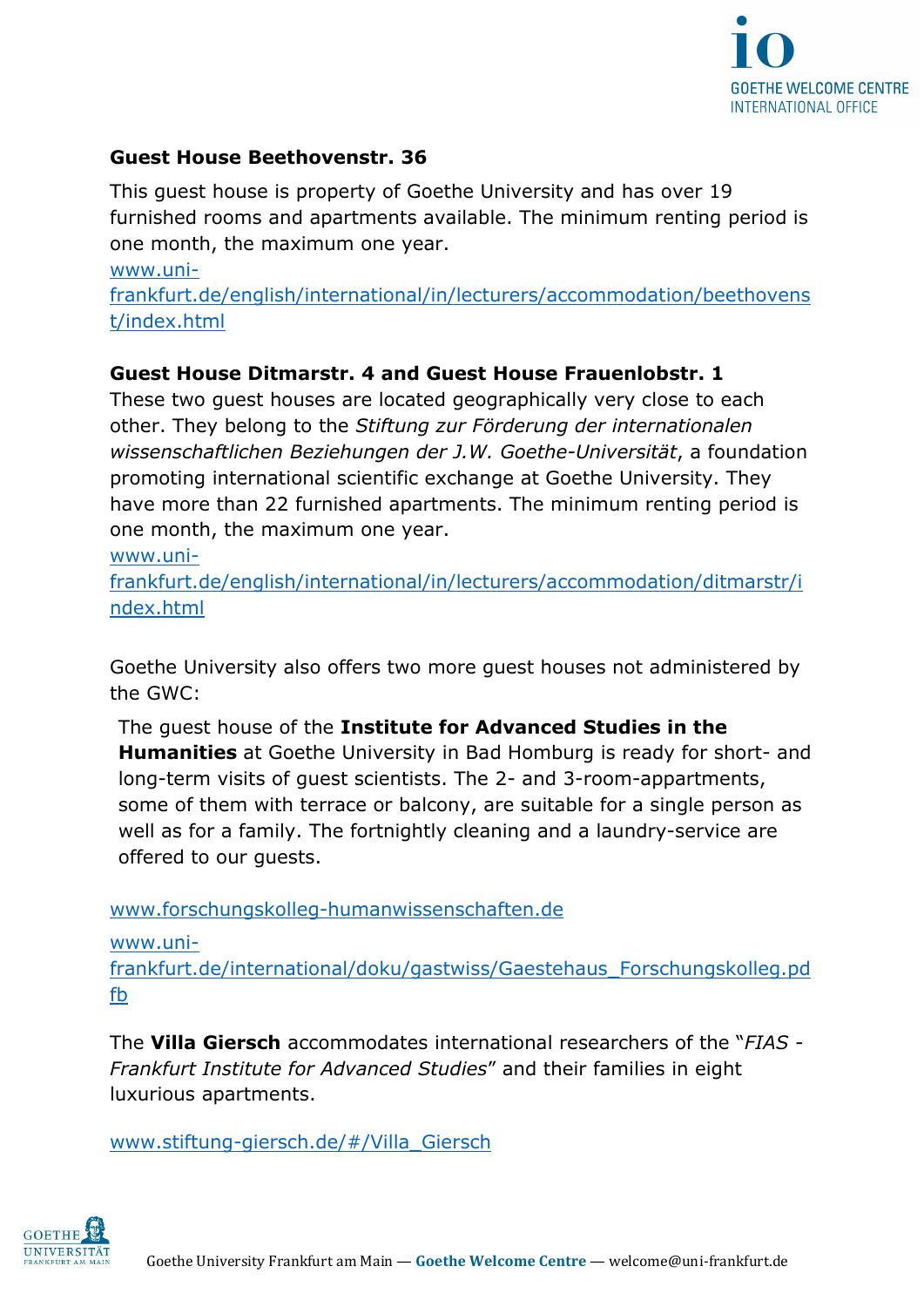

### **6. Hotels, pensions and hostels**

A range of various accommodation options is available for shorter stays in Frankfurt while looking for longer-term or permanent accommodation:

Hotels: [www.hrs.de/frankfurt](http://www.hrs.de/frankfurt)

Private accommodation for visitors of trade fairs: [www.messezimmer.com](http://www.messezimmer.com/)

### **Hostels:**

Haus der Jugend Frankfurt Deutschherrnufer 12, D-60594 Frankfurt Phone: +49-(0)69-6100150 Website: [www.jugendherberge-frankfurt.de/](http://www.jugendherberge-frankfurt.de/)en E-Mail: [jugendherberge\\_frankfurt@t-online.de](mailto:jugendherberge_frankfurt@t-online.de)

Frankfurt Hostel Kaiserstraße 74 60329 Frankfurt am Main Phone:+ 49-(0)69-2475130 Website: [www.frankfurt-hostel.com/](http://www.frankfurt-hostel.com/)en

Five Elements Hostel Moselstraße 40 60329 Frankfurt am Main Tel.: +49 (0) 69/24 00 58 85 E-Mail: [welcome@5elementshostel.de](mailto:welcome@5elementshostel.de) Website: [www.5elementshostel.de](http://www.5elementshostel.de/)

A&O Hostels Frankfurt Galluswarte Mainzer Landstraße 226-230 60327 Frankfurt Phone: +49-(0)69 269 150 - 3400 Website:<https://www.aohostels.com/de/frankfurt/>

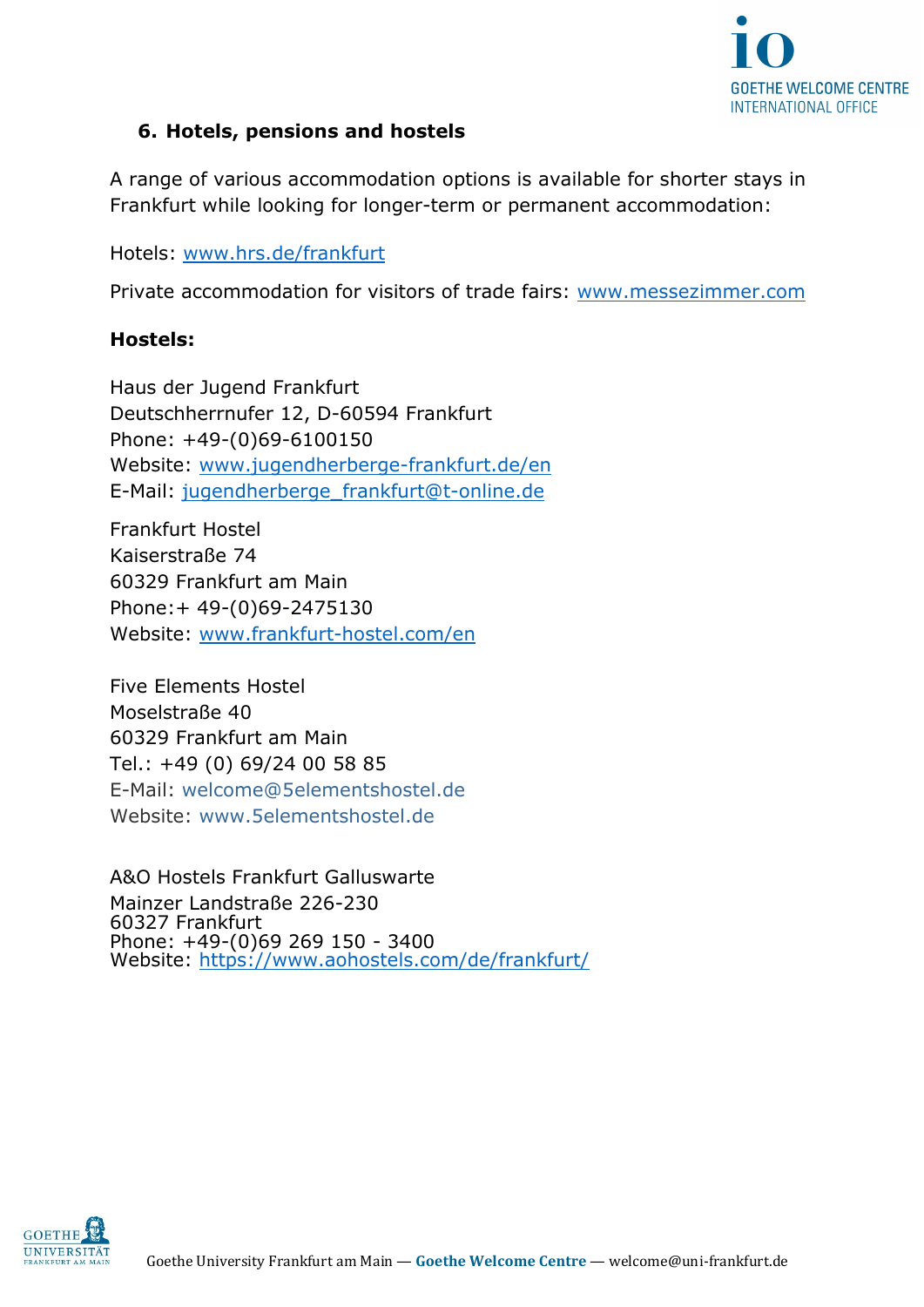

## **7. List of abbreviations for the accommodation search**

If you want to search for accommodation in Germany privately you will discover that advertisements contain a lot of abbreviations. To help you search more efficiently we have compiled a list of most common abbreviations:

| 2-Zi-Whg       | 2-Zimmer-                | 2-room apartment                      |
|----------------|--------------------------|---------------------------------------|
|                | Wohnung                  |                                       |
| Abstellk       | Abstellkammer            | store room                            |
| Blk / Balk.    | <b>Balkon</b>            | balcony                               |
| DG             | Dachgeschoss             | under the roof/ attic rooms           |
| D              | <b>Diele</b>             | hall                                  |
| <b>DU</b>      | <b>Dusche</b>            | shower                                |
| <b>EBK</b>     | Einbauküche              | fitted kitchen                        |
| <b>EFH</b>     | Einfamilienhaus          | single family house                   |
| EG             | Erdgeschoss              | ground fl oor                         |
| EB             | Erstbezug                | first tenancy                         |
| G-WC           | Gäste-WC                 | separate toilet for guests            |
| <b>HK</b>      | Heizkosten               | heating costs                         |
| HH             | Hochhaus                 | high-rise building                    |
| <b>KM</b>      | Kaltmiete                | rent excl. utilities costs such as    |
|                |                          | heating, cable TV, cleaning of        |
|                |                          | communal areas, waste removal         |
|                |                          | etc.                                  |
| Kaution        | deposit                  |                                       |
| Keine zusätzl. | no additional commission |                                       |
| Prov.          |                          |                                       |
| <b>KDB</b>     | Küche, Diele, Bad        | kitchen, hall, bathroom               |
| <b>MM</b>      | Monatsmiete              | monthly rent                          |
| NK / NBK       | Nebenkosten              | additional costs such as heating,     |
|                |                          | cable TV, cleaning of shared areas,   |
|                |                          | waste removal etc.                    |
| <b>NR</b>      | Nichtraucher             | non-smoker                            |
| OG             | Obergeschoss             | top floor                             |
| <b>RH</b>      | Reihenhaus               | terraced house                        |
| Stellpl.       | <b>Stellplatz</b>        | parking space                         |
| <b>TG</b>      | Tiefgarage               | underground parking                   |
| TL             | Tageslicht               | bathroom with natural light           |
| warm/WM        | Warmmiete                | Rent may incl. all utility costs such |
|                |                          | as heating, cleaning of communal      |
|                |                          | areas, waste removal etc.             |